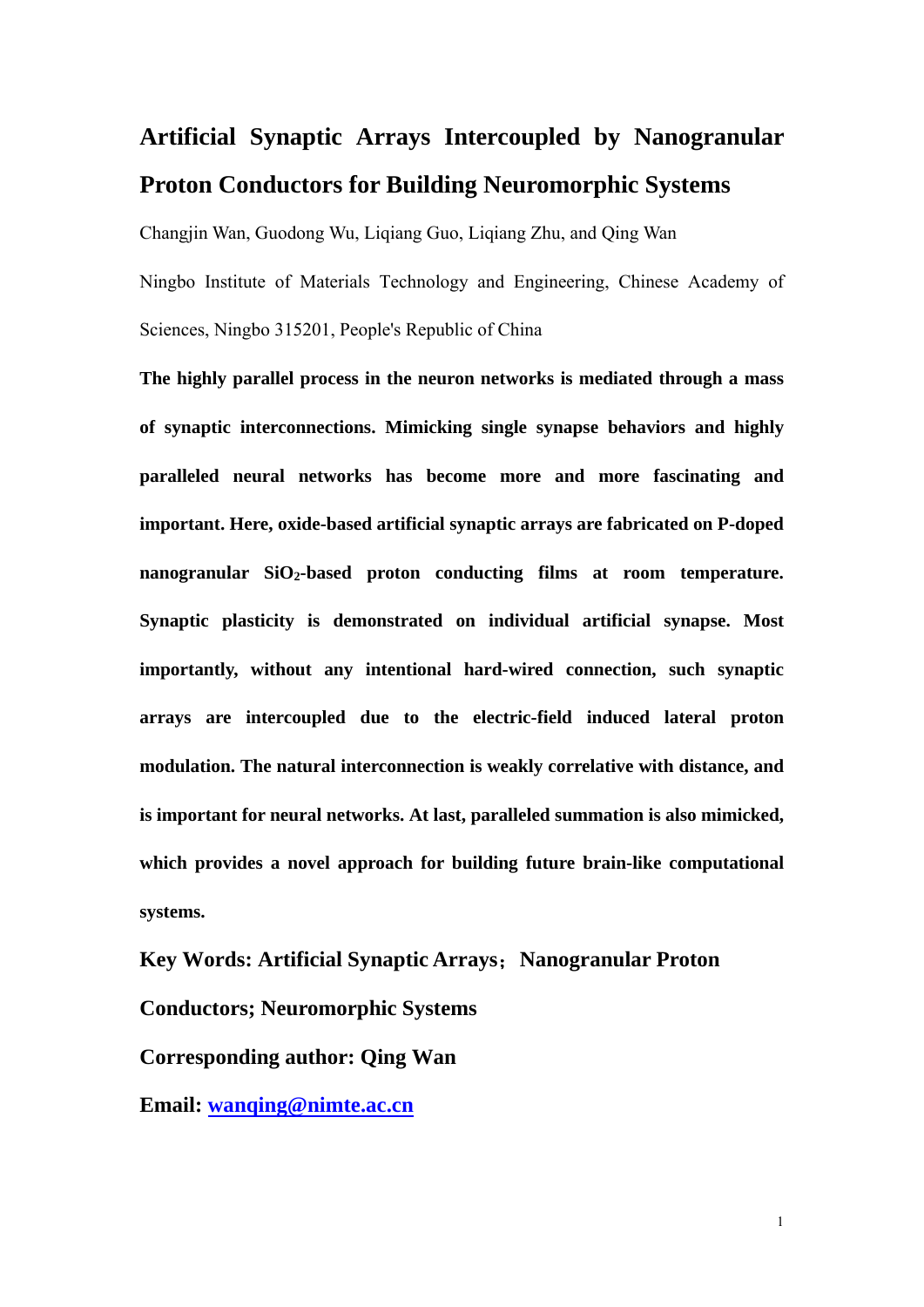The human brain, with  $\sim 10^{11}$  neurons and  $\sim 10^{15}$  synapses <sup>[1]</sup>, can act more robust, plastic, fault-tolerant and much lower energy consumption than any current electric computer. For example, it can simultaneously gather thousands of sensory inputs and interpret them in real time as a whole and react appropriately, abstracting, learning, planning and inventing.[2] Its high efficiency is due to the parallel process mode, and the highly parallel process is through numerous connectivity between neurons  $({\sim}10^4$ in a mammalian cortex) and the plastic synapses.[3] Synapses are also crucial to biological computations that underlie perception and learning.<sup>[4]</sup> Therefore, mimicking plastic synapse or even the highly paralleled neural networks has attracted considerable attention.[5-14]

Synapse is essential to brain function, and it allows a neuron to pass an electric or chemical signal to another neuron. In the beginning, CMOS based architectures have been designed to emulate behaviors of synapse, but this approach requires many devices and high power consumption.<sup>[5-7]</sup> Thus the development of new hardware devices having a brain-inspired massively parallel, dynamical architecture and radically different from contemporary IT technology is today a top objective for scientists. Recently, several novel devices, such as Ag<sub>2</sub>S atomic switch, nanoscale memristor and phase change memory cell were reported to mimic biological synapse.[8-14] However, as Christian K. Machens mentioned, simply "building" a brain from the bottom up has a shortcoming that connected by hard-wire with low flexible would fail to capture its essential function–complex behavior.<sup>[15]</sup> Motivated by this challenge, we report the fabrication of oxide-based artificial synaptic arrays on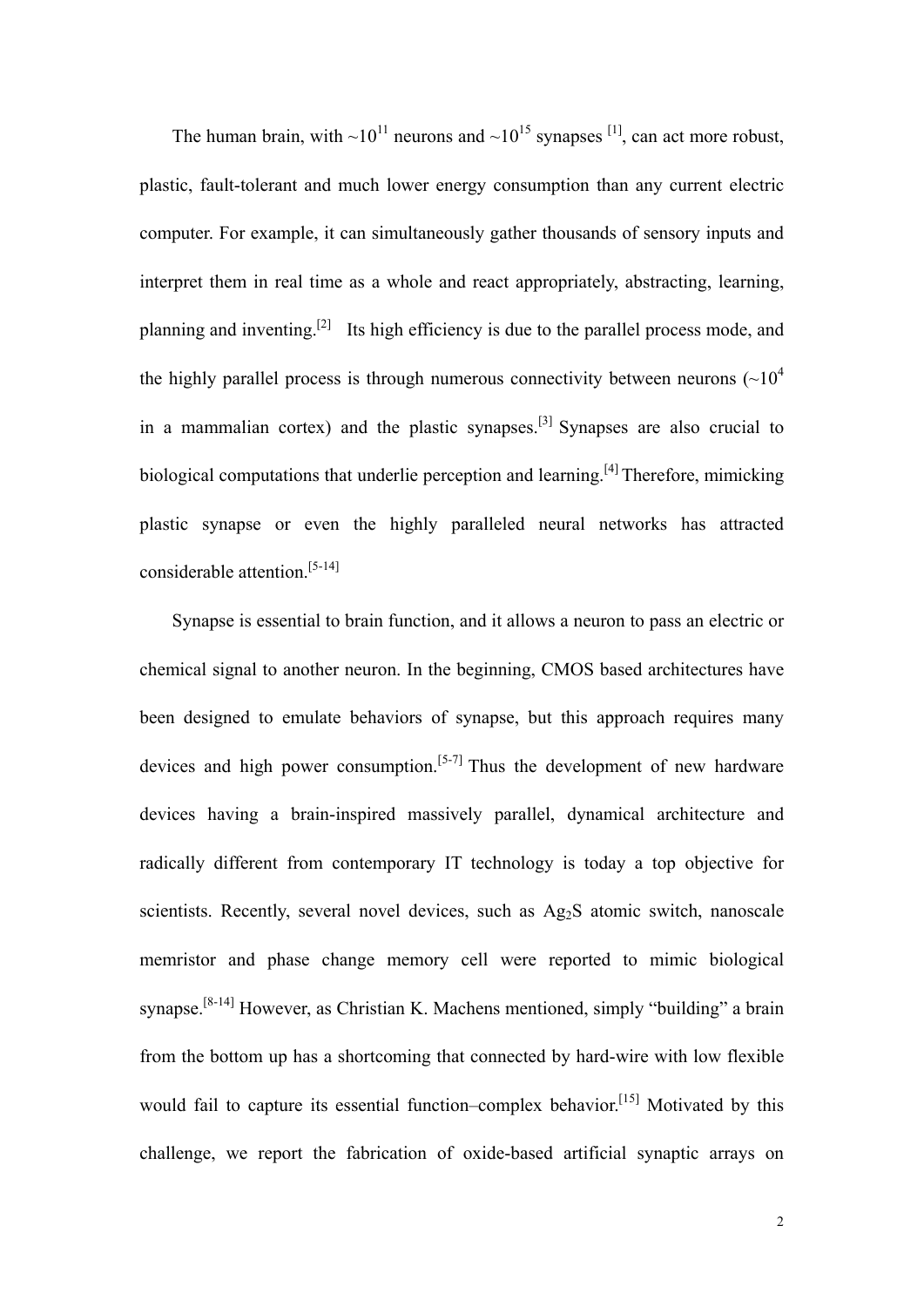phosphorus-doped nanogranular  $SiO<sub>2</sub>$ -based proton conductor films. It is interesting to find that without any intentional hard-wire connection, such synaptic arrays are intercoupled due to the lateral electric-field induced proton migration. Such natural interconnection is weakly correlative with distance, and paralleled summation function is also experimental demonstrated.



Figure 1. (a) Cross-section SEM image of the P-doped  $SiO<sub>2</sub>$  nanogranular film on silicon (100) substrate. (b) TEM images of P-doped  $SiO<sub>2</sub>$  nanogranular film deposited on TEM Cu grid. (c) Cole-Cole plots of proton conductive P-doped  $SiO<sub>2</sub>$ nanogranular film. (d) Frequency dependent lateral capacitance of the nanogranular  $SiO<sub>2</sub>$  film measured from two electrodes of  $S<sub>1</sub>$  and  $S<sub>2</sub>$ .

——————————————————————————————————

As shown in Fig. 1 (a), the thickness of the P-doped  $SiO<sub>2</sub>$  nanogranular film is estimated to be  $~\sim$  680 nm by scanning electron microscopy (SEM) image. P-doped SiO2 film deposited by PECVD method at room temperature has a nanogranular structure with the mean particle size of 8 nm, as shown by the transmission electron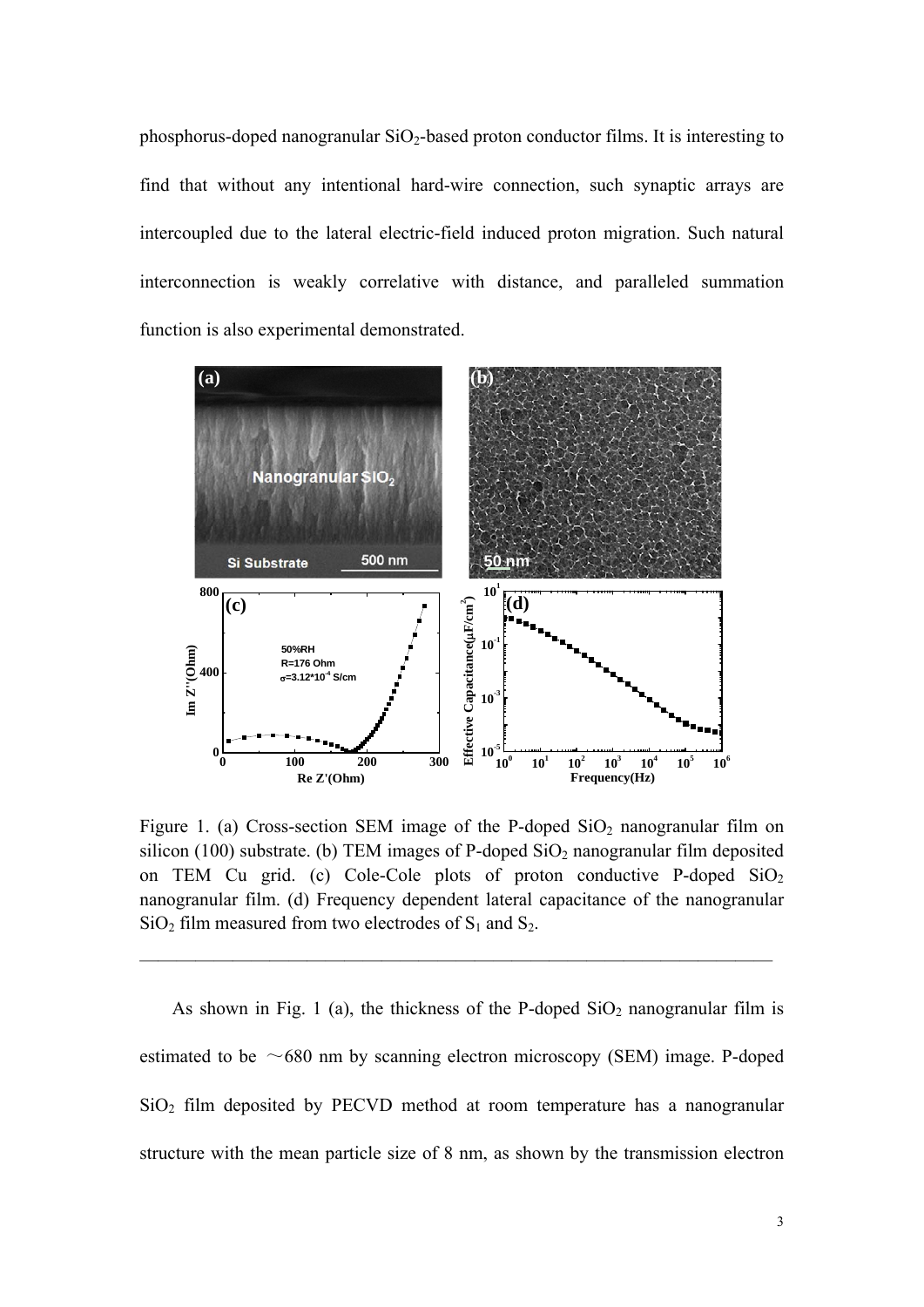microscopy (TEM) image in Fig. 1 (b). As shown in Fig. 1 (c), such nanogranular SiO<sub>2</sub> film shows a high proton conductivity of  $3.1 \times 10^{-4}$  S/cm at room temperature with the relative humidity of 60%. Figure 1 (d) shows the frequency dependent lateral capacitance of the nanogranular P-doped  $SiO<sub>2</sub>$  film measured from two electrodes of  $S_1$  and  $S_2$ . The high specific capacitance (~1.0  $\mu$ F/cm<sup>2</sup>) at low frequency is due to the electric-double-layer (EDL) effect. For neural network emulate, the proton in the  $SiO<sub>2</sub>$ nanogranular film can analogous to the neurotransmitter and electron concentration in the patterned IZO film can stand for the weight (or retention) of the 'synapse'.

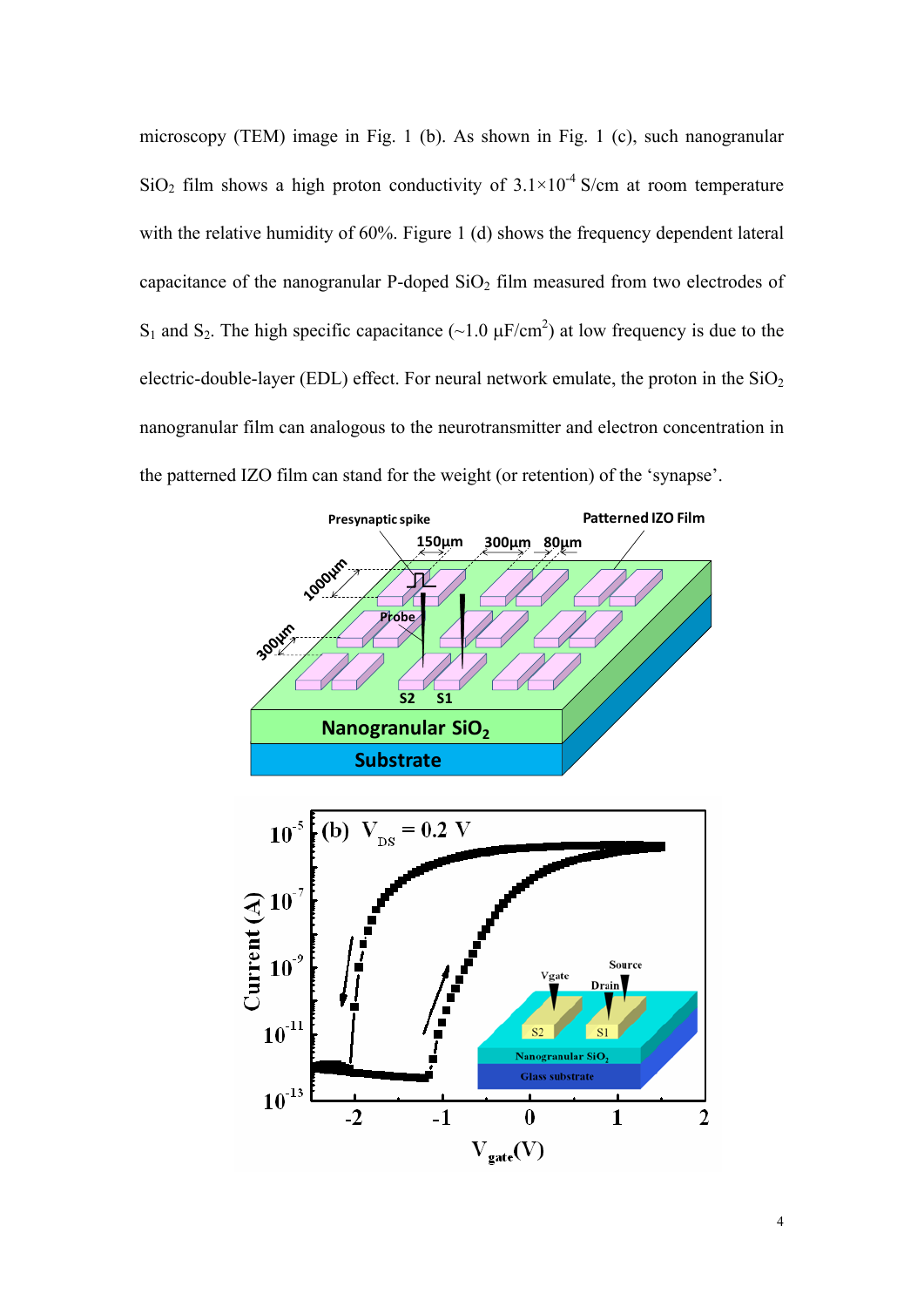Figure 2. (a) Schematic diagram of the synaptic arrays on nanogranular  $SiO<sub>2</sub>$  proton conductor film on glass substrates. Each pair of patterned indium-zinc-oxide (IZO) films is a synaptic unit, which can be used as a synapse. (b) Later field-effect modulation of patterned IZO film on nanogranular P-doped  $SiO<sub>2</sub>$  proton conductor film, Inset is the Schematic diagram for electrical measurement.

Figure 2 (a) shows the schematic diagram of our proposed oxide-based artificial synaptic arrays on nanogranular P-doped  $SiO<sub>2</sub>$  proton conductor films. P-doped Nanogranular  $SiO<sub>2</sub>$  films were deposited on glass and  $Si(100)$  substrates by PECVD method and 60-nm-thick indium-zinc-oxide (IZO) film arrays were deposited by RF magnetron sputtering and patterned by a nickel shadow mask. Detailed device fabrication process can be found in Experimental Methods. Figure 2 (b) shows the later field-effect modulation of patterned IZO film  $(S1)$  by voltage applied on  $S_2$ , and inset is the schematic diagram for electrical curves measurement. The resistivity of the patterned IZO film can be tuned with about seven magnitudes. A large hysteresis with an anticlockwise window of  $\sim$ 1.0 V was observed in the current-voltage curve due to the high-density mobile proton in the nanogranular P-doped  $SiO<sub>2</sub>$  proton conductor film. The proton density is estimated to be  $6.3 \times 10^{12} / \text{cm}^2$  by  $N = \Delta V_u C_i / e$ , where  $\Delta V_{th}$  is the hysteresis window and  $C_i = 1.0 \mu F/cm^2$  is the capacitance per unit.

In neurosciences, a potential spike signal in presynaptic neuron can trigger an ion excitatory postsynaptic current (EPSC) or inhibitory postsynaptic current (IPSC) in a postsynaptic neuron through a synapse. [23] This enables the postsynaptic neuron to collectively process the EPSC or IPSC through  $\sim 10^4$  synapses to spatial and temporal correlated functions. The neurotransmission arise from a large number of mechanisms such as synaptic plasticity.<sup>[17]</sup> Synaptic plasticity is the ability of the connection, or synapse between two neurons to change in strength in response to either use or disuse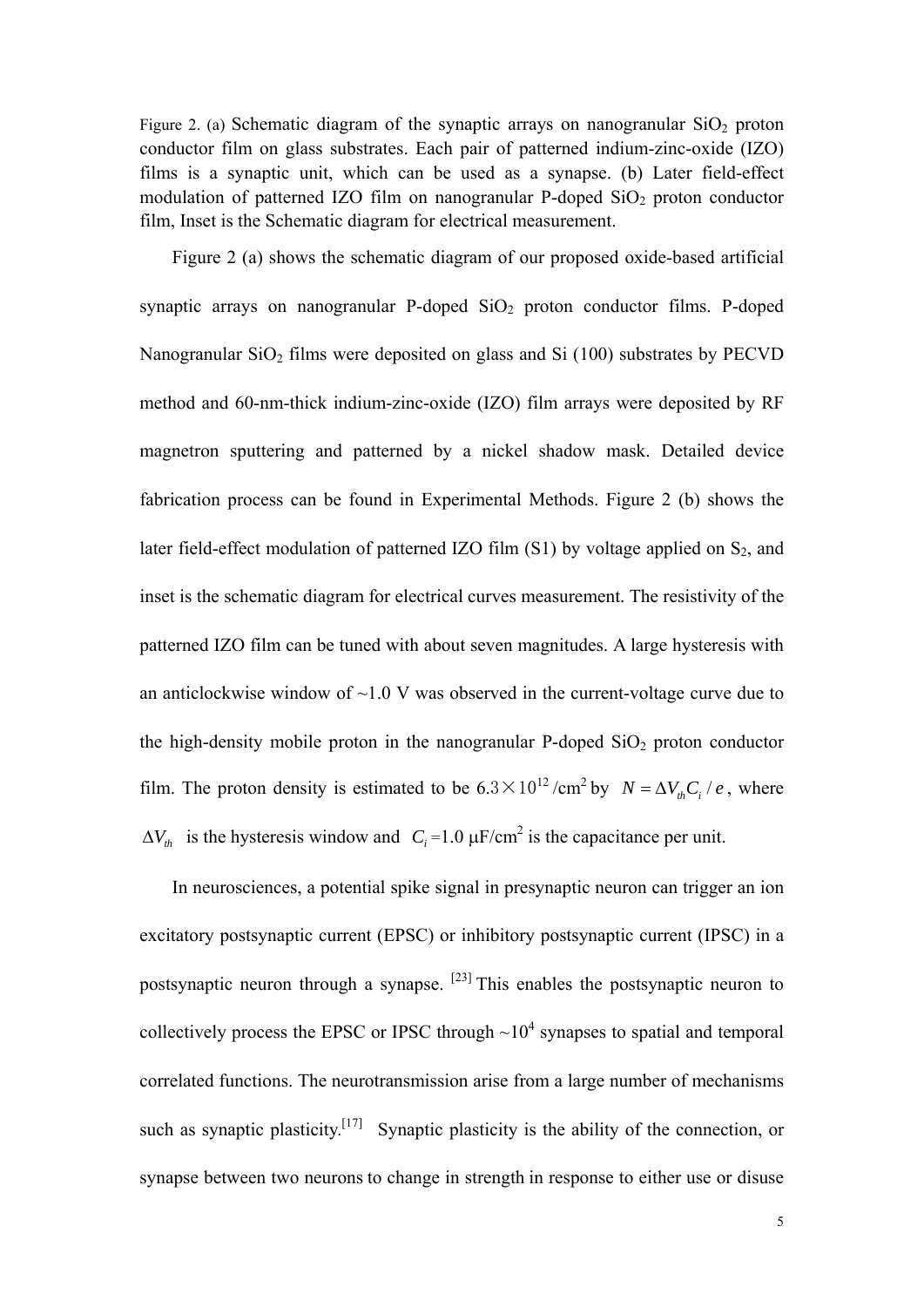of transmission over synaptic pathways.[18] Plasticity can be categorized as short-term plasticity (STP), lasting a few seconds or less, or long-term plasticity (LTP), which lasts from minutes to hours<sup>[19-21]</sup>. Based on the plastic connection of synapses, human memory is created by the dynamic change of neural network. And it is believed that the short term memory (STM) can transform to long term memory (LTM) through a process of rehearsal. [22] Based on these biological theories, each individual 'synapse' of the synaptic arrays was plastic and proved by our experiments. The process of rehearsal induced memory retention change can also mimicked by the individual synapse.



Figure 3. Mimicking of synaptic plasticity. (a) The postsynaptic current. Presynaptic spike (1.5V, 100 ms) was applied on  $S_2$ , and postsynaptic current was measured on  $S_1$ . The red line is the spike and blue line is the postsynaptic current. (b) Presynaptic spike amplitude dependent charge retention properties on S1. (c) Presynaptic spike width dependent charge retention properties on  $S<sub>1</sub>$ . (d) STM to LTM transitions by rehearsal. With rehearsals from 1 to 7 and step of 2, the decay rate was decreased. The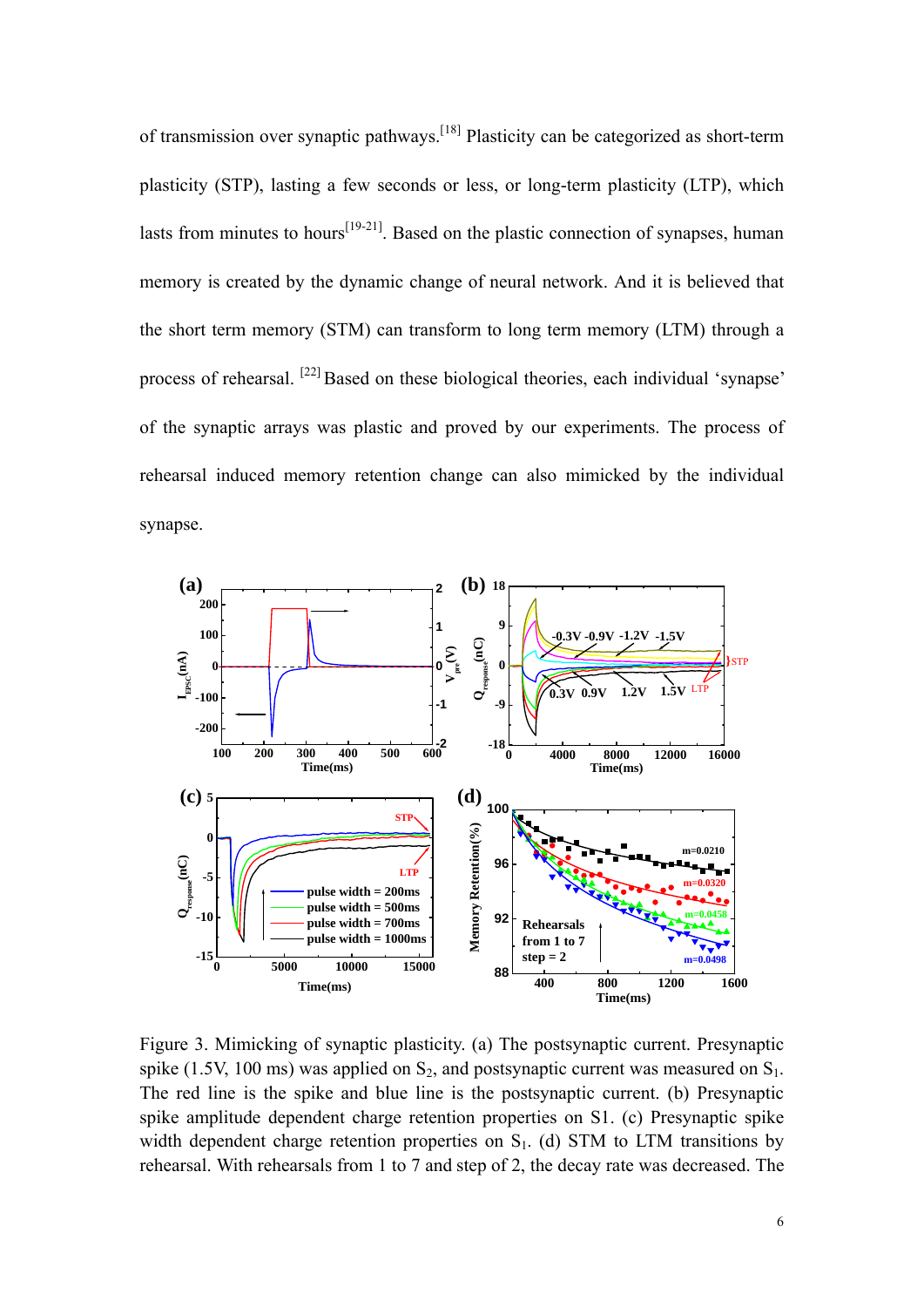retention change can be fitted by a power function,  $y=b \times t^m$ , used to analyze psychological behavior (ref 3). The value of m corresponded each rehearsal is 0.050, 0.046, 0.032 and 0.021, respectively.

——————————————————————————————————

In order to illustrate the plasticity of individual 'synapse', a pair of patterned IZO films  $(S_1$  and  $S_2$  in Fig 2 (a)) is regarded as a synapse. When a presynaptic spike (1.5V, 100 ms) is applied on  $S_2$ , excitatory postsynaptic current (EPSC) can be spontaneously measured on  $S_1$ . Figure 3 (a) shows the time dependent transient current curve measured on  $S<sub>1</sub>$ . The transient current is time dependent and gradually reduces to zero within  $\sim$ 250 ms. It is because when a positive pulse is applied on S<sub>2</sub>, protons in  $SiO<sub>2</sub>$  nanogranular film will migrate and accumulate at the interface of  $S<sub>1</sub>$ . After the spike, some protons will diffuse back due to the concentration gradient. The migration of proton would induce a transient current on S1, which result in the EPSC. The negative spikes would have similar effect. Our results are in good agreement with the biological processes of EPSC.  $[23-25]$ 

In order to investigate the influence of pulse amplitude and pulse width to the synaptic plasticity, we apply a series of pulses with different amplitudes or different widths as the presynaptic spikes on  $S_2$  and measure the postsynaptic current on  $S_1$ . The changes of charge are calculated by the time integral of the transient current. As shown in Fig 3 (b), when the pulse amplitude is less than 1.5 V, charges will decay to zero within a few seconds. When the pulse amplitude  $\geq 1.5V$ , charges keep a relative high level (>1nC) even after ten seconds. Figure 3 (c) shows the charge retention on S1 generated by 1.5 V pulses with different widths. When the pulse width is less than 1000 ms, charge decay to zero within a few seconds. When the pulse width $\geq 1000$  ms,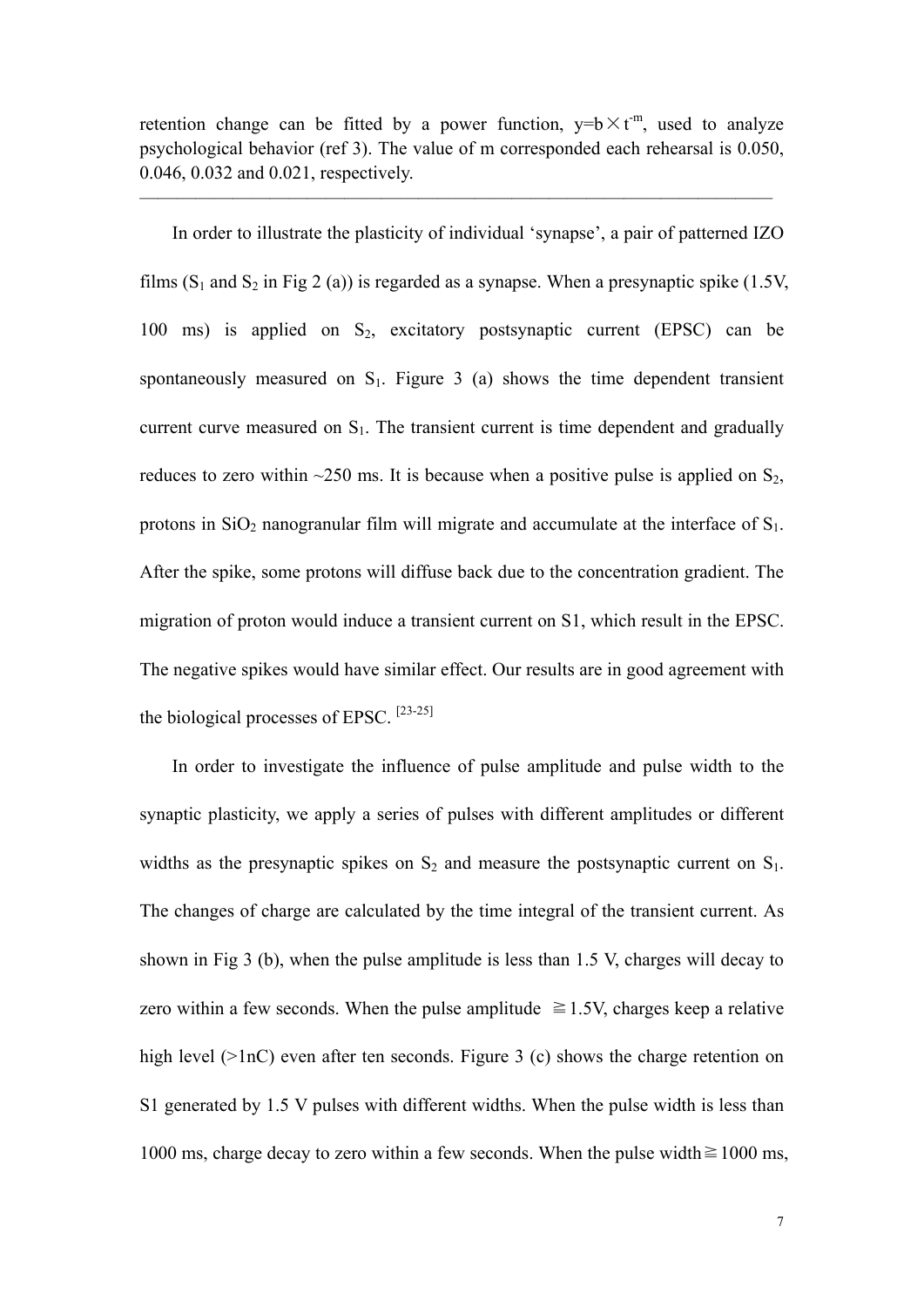the charge keep high than 1.0 nC after ten seconds. These results indicate that mimicking of STP/LTP can be achieved through pulse amplitude or width modulation. So the 'synapse' is plastic, and its weight is a function of input pulse amplitude and width.

In order to investigate the influence of pulse number or the rehearsal time to the synaptic plasticity, different numbers (from 1 to 7) of pulses (1.5 V, 200 ms) are applied on S2. 200 ms after the stimulations, the decay of conductance of S1 is measured by applying pulse list, as shown in Fig 3 (d). The measured amplitude of pulse list is set to be 0.01 V in order to minimize the influence to proton migration. The decay curves can be fitted by a power function (m) generally used in psychology, where the ratio of memory retention increases with the number of rehearsals. <sup>[8]</sup> In our experiment, the decay rate or the value of *m* decreases from 0.05 to 0.02 when the number of pulse increases from 1 to 7. Therefore, if the pulse number defined as the repetition time and the conductance change of S1 defined as the memory retention. With more experiments, the device can also mimic the spike timing dependent plasticity (STDP), an essential learning/memory laws of synaptic function,  $[23]$  by measure the conductance change of the patterned IZO film (see support information 1).

If connected by hard wires,  $n(n-1)/2$  wires are needed to build the interconnection of artificial neurons networks, so it would be too enormous and complex to accomplish mimicking of the  $10^{15}$  connections as in our brain. It is interesting to find that our synaptic arrays are able to mimic some transmission behaviors of neural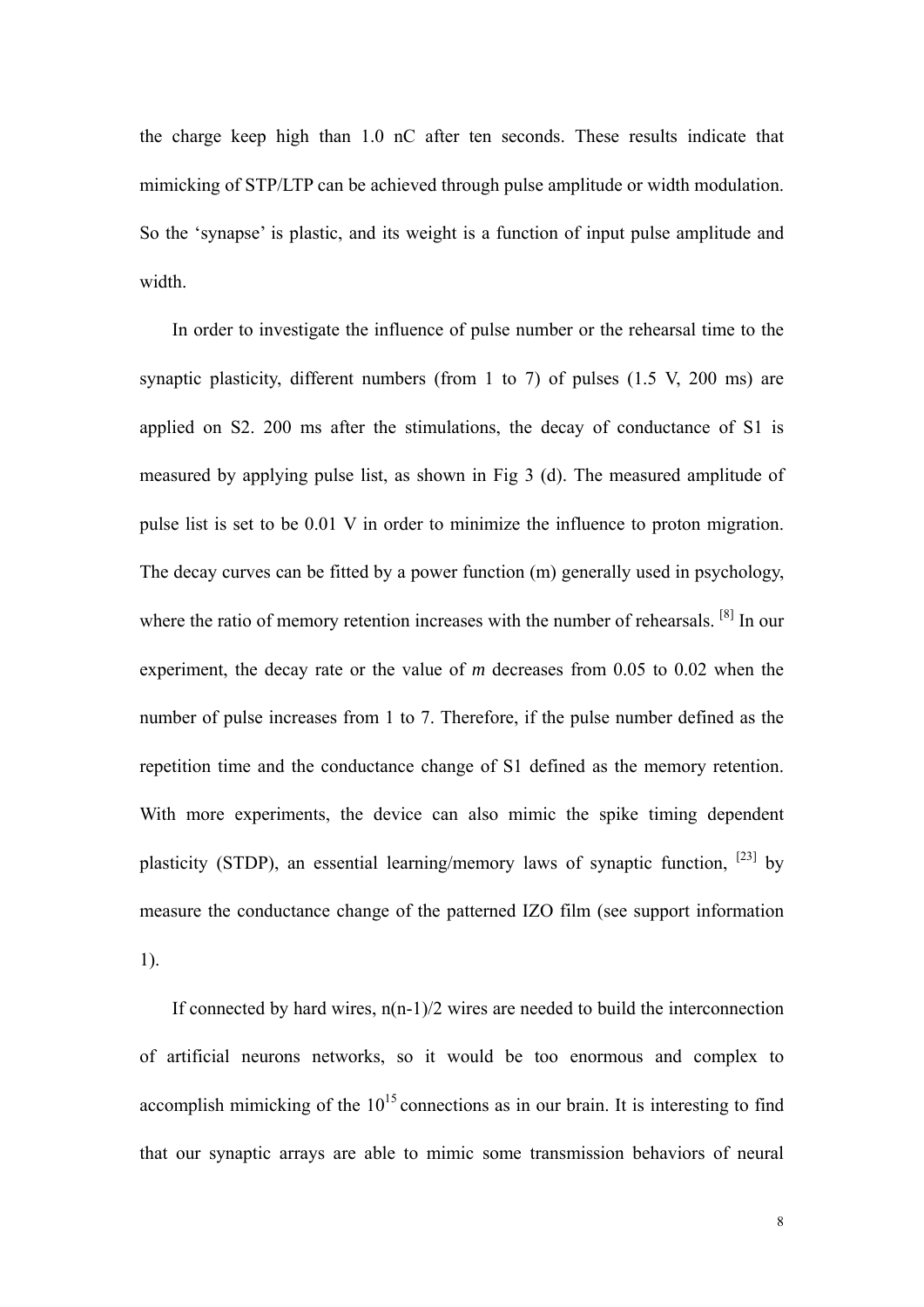networks without any intentional hard-wired connection due to the electric-field induced lateral proton modulation. Spikes with same amplitude of 1.5 V and same width of 200 ms are applied on presynaptic patterned IZO films with different distance to S1, and the EPSC is measured on  $S<sub>1</sub>$ . The changes of absolute value of maximum EPSC  $(I_{max})$  with distance is shown in Fig. 4 (b). The  $I_{max}$  can be fitted by a function of distance between two patterned IZO films (d), that's:

$$
I_{max} = \kappa \bullet d^{n}.
$$

 $\kappa$  is a constant at a certain amplitude of the pulse, and n is a factor reflected the attenuated characteristic of the power function. The parameters of  $\kappa=1.682 \cdot 10^{-8}$  and n=-0.3485 are fitted from the experiment data (blue line in Fig 4 (b)). The factor n with small absolute value indicates the characteristic of weakly correlation with distance.

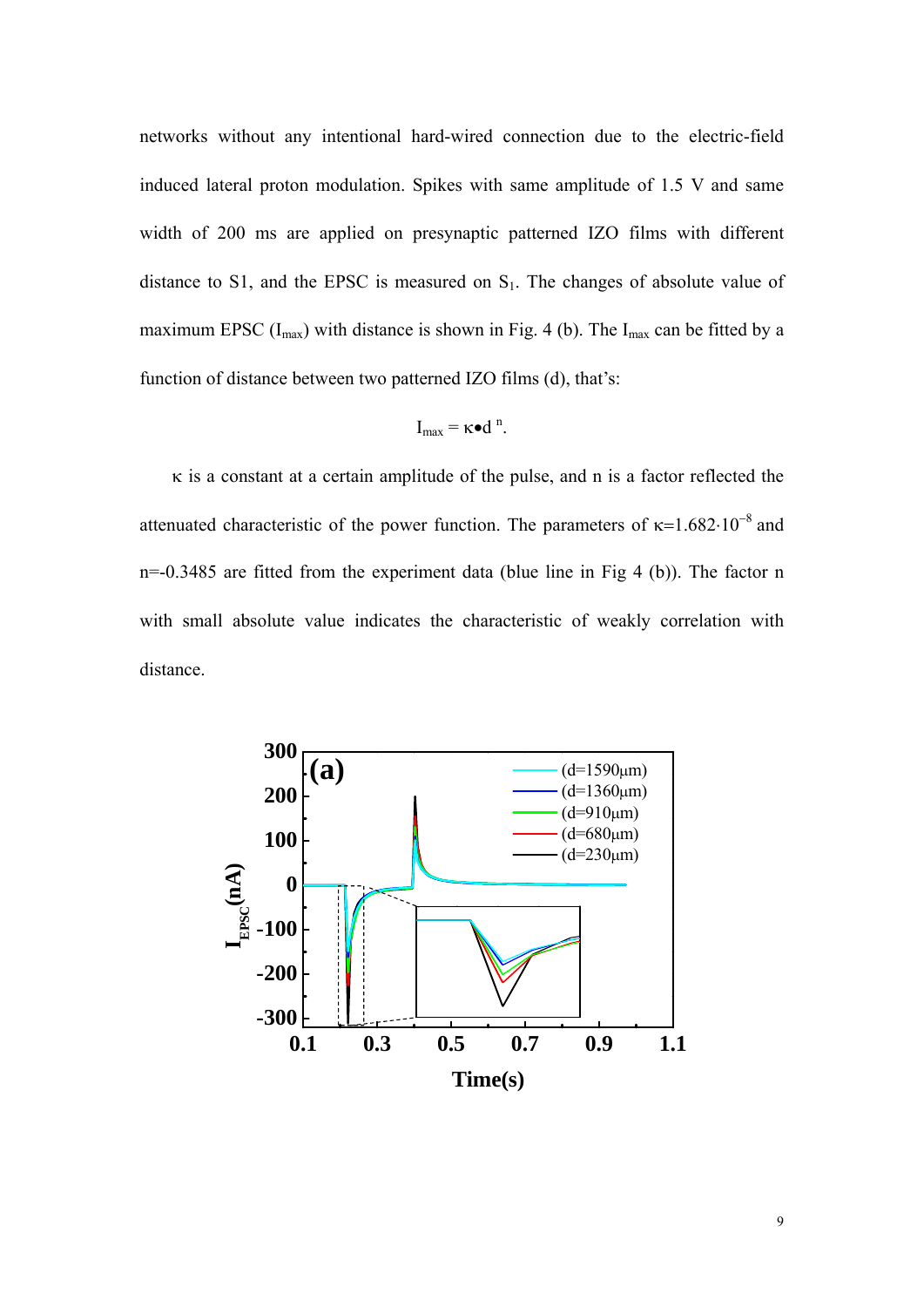

Figure 4. Weak correlation of EPSC with distance of the artificial synaptic arrays. (a) The postsynaptic current generated by presynaptic spikes (1.5 V, 200 ms) with different distances. Inset shows a magnified view of the maximum EPSC. (b) distance-dependent maximum EPSC of the artificial synaptic arrays. The triangle dots were the experiment data and it can be fitted by a power function (the blue solid line).

 $\overline{\phantom{a}}$  , and the contract of the contract of the contract of  $\overline{\phantom{a}}$ 

The electric-double-layer effect of the nanogranular P-doped  $SiO<sub>2</sub>$  proton conductor film also plays a crucial role in mimicking neural network. Figure 4 (a) shows the distance dependent EPSC current of the artificial synaptic arrays. After stimulation, all EPSC currents reduce to zero within almost same time  $(\sim 200 \text{ ms})$ , which is comparable with those observed in biological synapses.  $[23-25]$  Long time constants are due to the high specific capacitance of EDL. Therefore, the synaptic arrays can potentially be fabricated for an interconnected neuromorphic system on large scale with more flexible and feasible than hard-wires.

One essential function of neural network is to integrate large numbers of inputs that arrive on a certain dendritic trees and react properly, as shown in Fig 5 (a). <sup>[26]</sup> In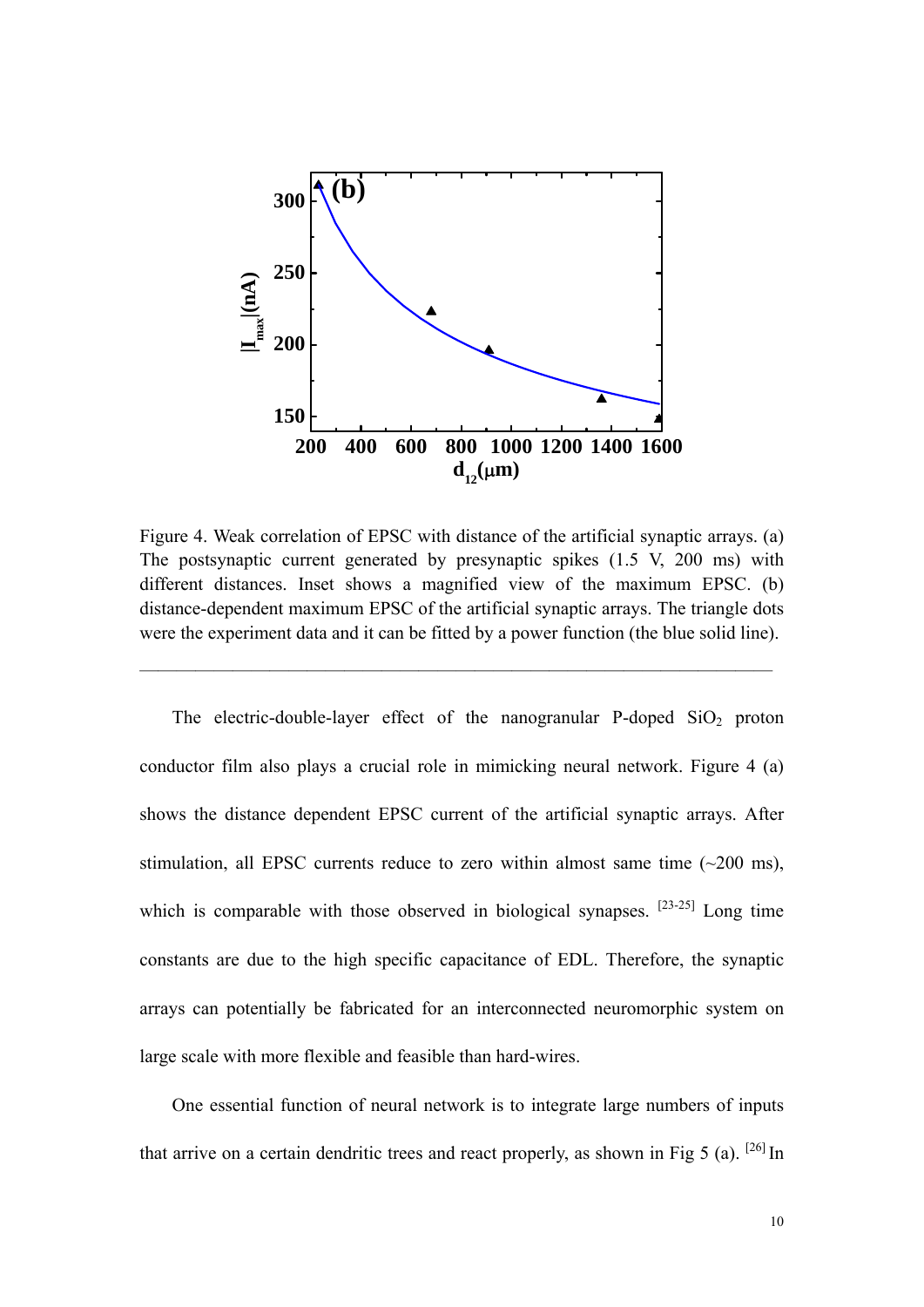other words, the summations determine whether or not an action potential will be triggered by the summation of postsynaptic potentials. Spatial summation as one form of summation was derived from Katz's finding in 1951, which indicated that action potential generation can be triggered by the summation of individual units (figure 5 (a)). [27] To demonstrate the networked behaviors of the array, the device was used to mimic spatial summation of neurons. As shown in Fig. 5 (b), we use four patterned IZO films, one  $(S_1)$  for dendrite (or cells body) and three  $(S_2, S_2, S_4)$  for separate axon terminal. The presynaptic spikes were applied on  $S_2$ ,  $S_3$  and  $S_4$ , and the EPSC was measured on  $S_1$ . As shown in Fig. 5 (c), when only a 0.5 V pulse is applied on one "axon terminal"  $(S_2)$ , a max negative current of 49.5 nA (green line) is measured on S1. When three 0.5V pulses are applied on three "axon terminal", a max negative current of 158 nA (green line) can be measured on  $S_1$ . When a 1.5 V pulse is applied on single "axon terminal"  $(S_2)$ , a max negative current of 165 nA (red line) is measured on  $S_1$ . On the contrary, as shown in Fig. 5 (d), when only applying 0.75V pulse on  $S_2$ , a max positive current of 77.5 nA (red line) was measure on  $S_1$ . A very low max negative current of 18.6 nA is measured on S<sub>1</sub>when S<sub>2</sub>=1.5 V and  $S_3 = S_4 = -0.75$  V. The above results indicate the pulsed signals of three axon terminals can be summed, corresponding to summation behaviors in vivo.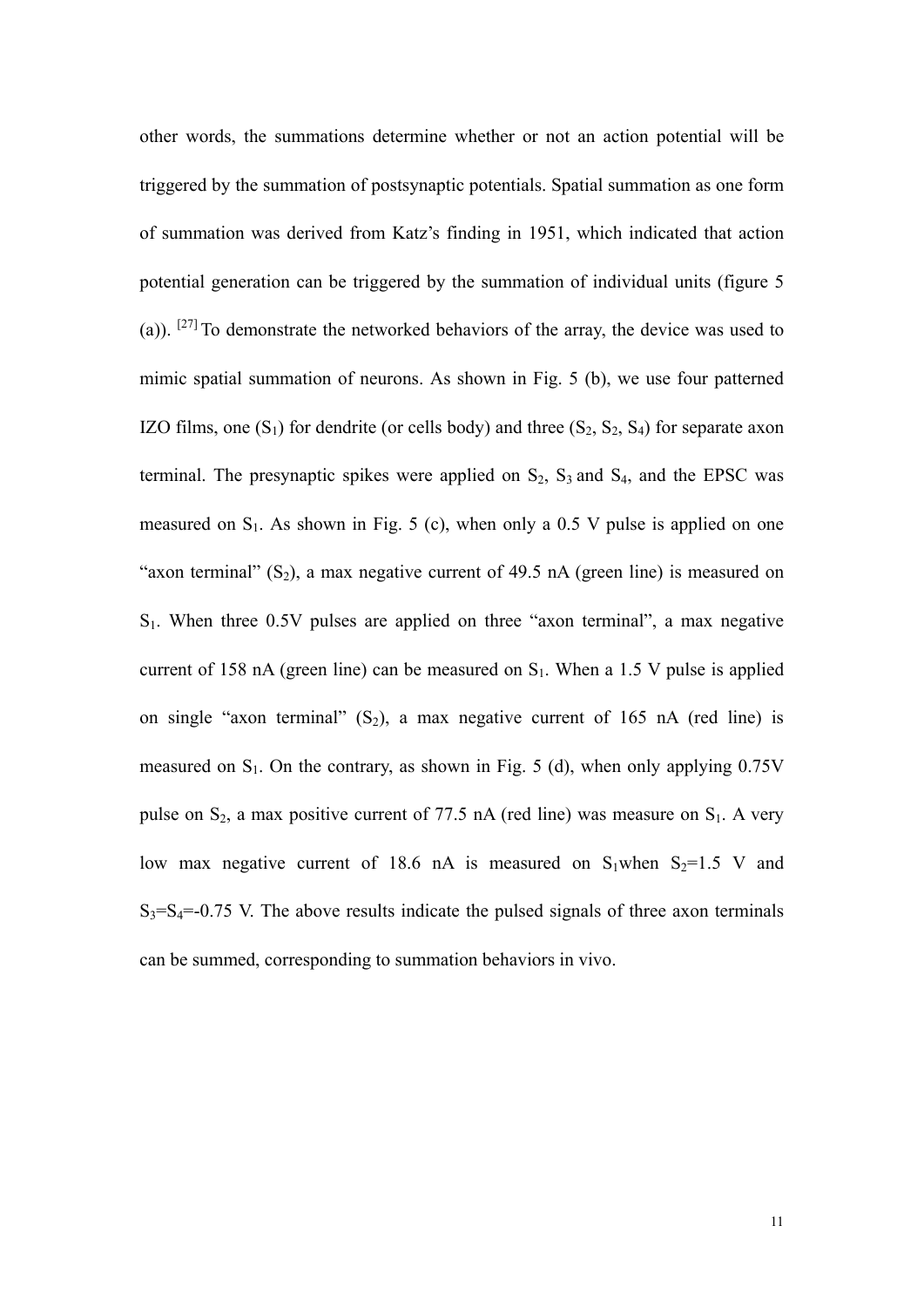

Figure 5.Mimicking of the spatial summation behaviors of the artificial synaptic arrays. (a) Schematic diagram of spatial summation behavior in vivo. (b) Schematic diagram of mimicking spatial summation behavior in artificial synaptic arrays. Three patterned IZO films  $(S_2, S_3, S_4)$  are used as axon terminal and one  $(S_1)$  as dendrite. The presynaptic spikes were applied on the three 'axon terminal', and the summation was measured on the 'dendrite'. Distance from the  $S_2$ ,  $S_3$  and  $S_4$  to  $S_1$  are 680  $\mu$ m, 1320 µm and 680 µm, respectively. (c) and (d) Spatial summation functions of the artificial synaptic arrays with different amplitudes of presynaptic spike applied on  $S_2$ ,  $S_3$  and  $S_4$ .

B.W. Mel gives a simple formula to describe summation process: [28]

$$
y = \sum_{j=1}^{m} \sum_{j=1}^{branches} g\left(\sum_{i=1}^{k} \omega_{ij} \chi_{ij}\right)
$$

——————————————————————————————————

 $\omega_{ij}$  is the weight of axon terminal i from branch j, and  $\chi_{ij}$  is the amplitude of spike, y is neuron's overall output value and g is typically modeled as a sigmoid or power function. Combining with our impedance model, the parameter d can be axon terminal's weight correlative to distance, and the  $\kappa$  can represent the amplitude of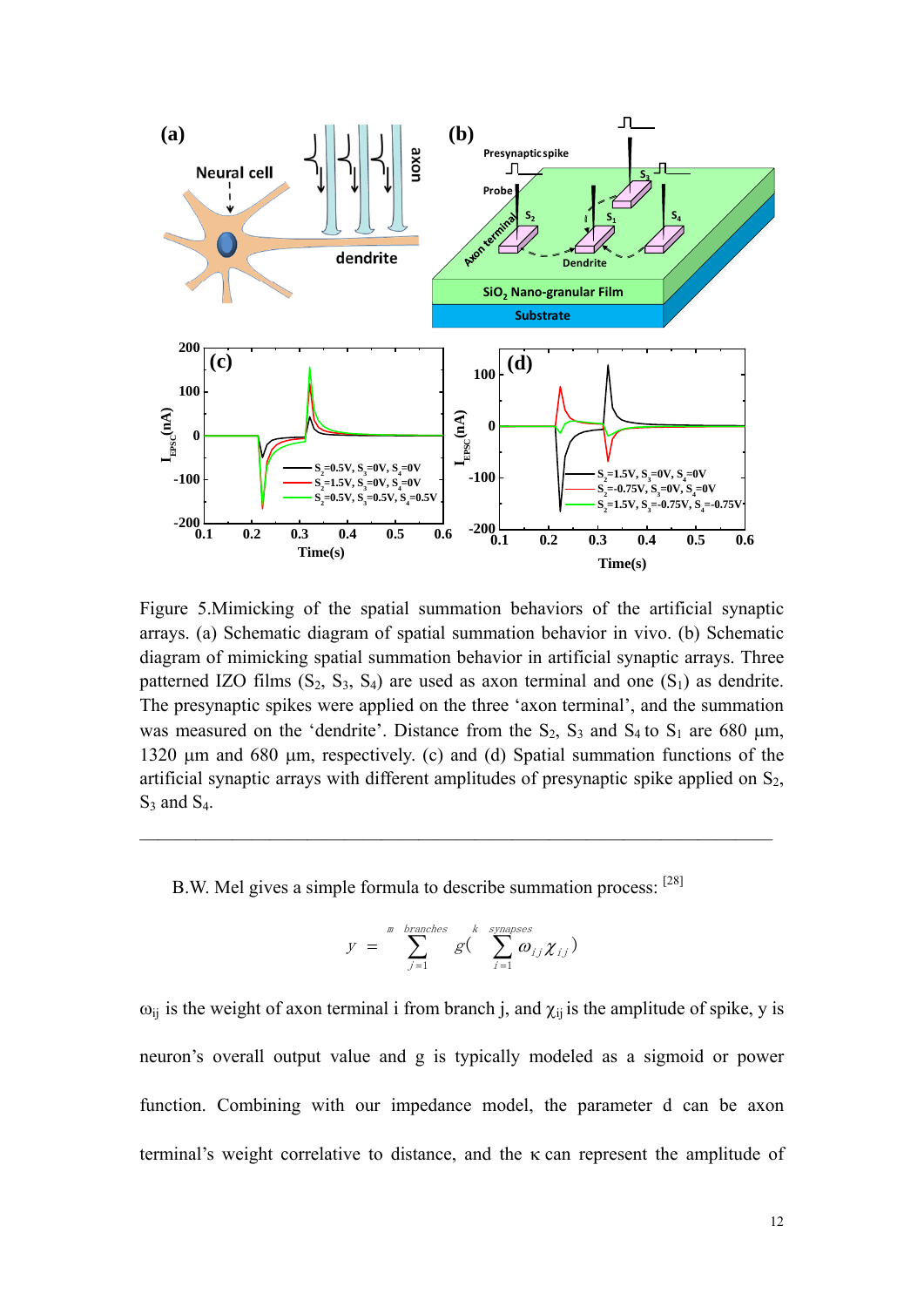spike. So mimicking m axon terminals' summation on neuron i of our arrays can be described by a mathematical formula (in order to simplify, neuron i was assumed with one branch or dendrite):

$$
y_i = \sum_{j=1}^{m} \sum_{j=1}^{synapses} \kappa_{ij} d_{ij}^{r}
$$

Output yi is represented by transient current of the dendrite patterned IZO film. The formula is matched with the structure of power function and can be applied to calculate the impact of summation behavior mentioned above (like the slightly distinction mentioned in figure 4c). Because the transient current can be summed, the array can also be used to achieve some logical function if the location of the patterned IZO film was proper designed.

In conclusion, oxide-based artificial synaptic arrays on nanogranular P-doped SiO2-based proton conductor films were fabricated at room temperature. Some plasticity behaviors of a synapse, like STP, LTP and STDP were mimicked on an individual synaptic device. Without any intentional hard-wire connection, such synaptic arrays were intercoupled due to the electric-field induced proton modulation. The natural interconnection was weakly correlative with distance, and paralleled summation was also experimental demonstrated. These results indicated that without complex hard-wired connections, artificial synaptic arrays on inorganic nanogranular proton conductor film may provide a new approach for building future brain-like computational systems.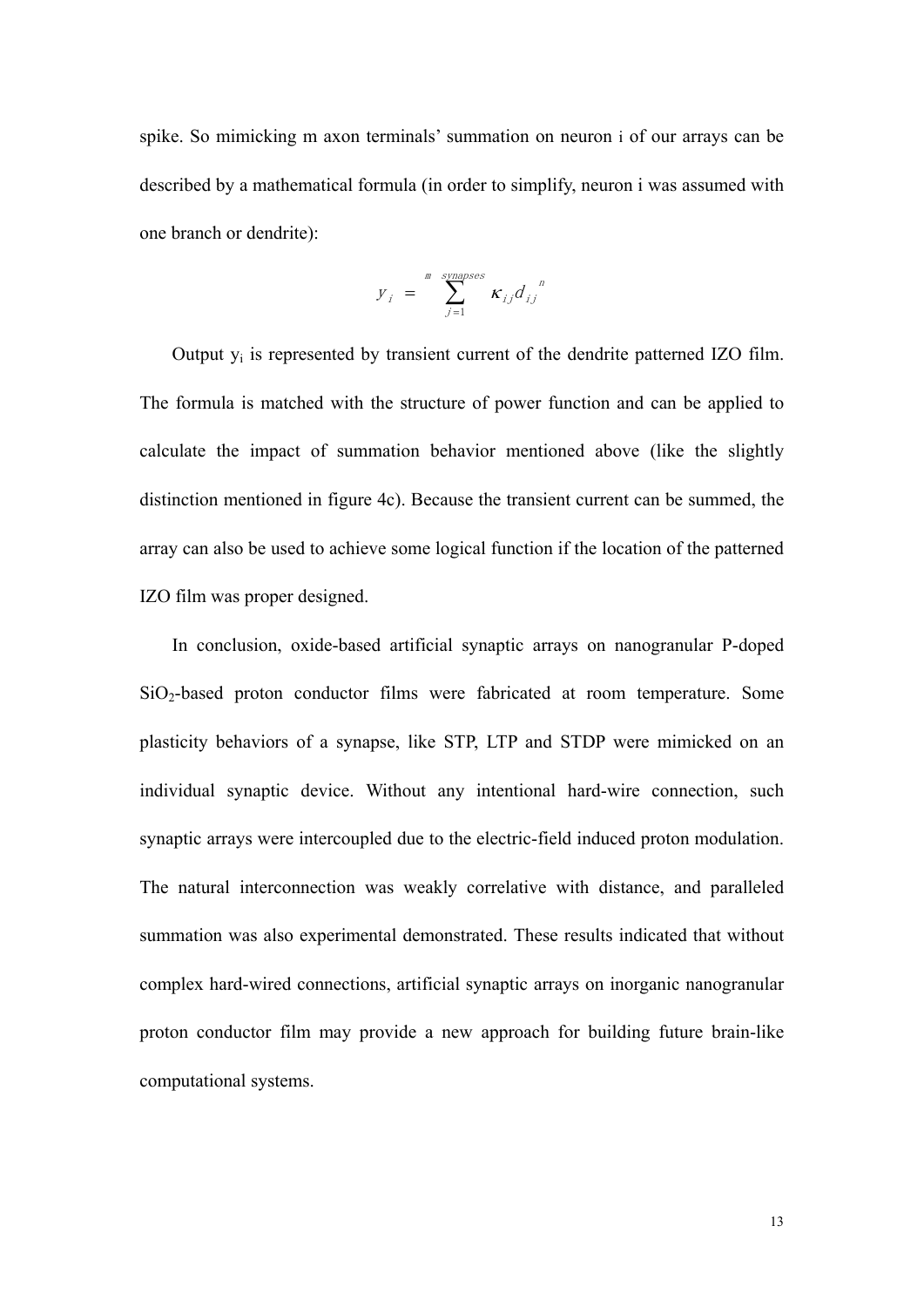## **Experimental Methods**

All fabrication processes of oxide-based synaptic arrays were performed at room temperature. First,  $680$ -nm-thick P-doped nanogranular  $SiO<sub>2</sub>$ -based proton conductor films were deposited on glass substrate by plasma-enhanced chemical vapor deposition (PECVD) using  $SiH_4$  (95%)/PH<sub>3</sub> (5%) mixed gases and  $O_2$  as reactive gases at room temperature. The flow rates of  $SiH<sub>4</sub>/PH<sub>3</sub>$  mixed gases and  $O<sub>2</sub>$  were 10 sccm and 60 sccm, respectively. The deposition pressure, work power, and deposition time were 30 Pa, 100 W, and 45 min, respectively. Then, 60-nm indium-zinc-oxide (IZO) films were deposited on P-doped  $SiO<sub>2</sub>$ -based proton conductor by magnetron sputtering and patterned with a nickel shadow mask. The IZO film deposition was performed using an IZO target (90 wt% In<sub>2</sub>O<sub>3</sub> and 10 wt% ZnO) with a power of 100 W, a working pressure of 0.5 Pa in Ar ambient with trace of oxygen. The plane size of the patterned ITO films is 150  $\mu$ m ×1000  $\mu$ m.

For cross-section scanning electron microscopy (SEM) characterization,  $SiO<sub>2</sub>$ nanogranular film was deposited on Si (100) substrate. For transmission electron microscopy (TEM) characterization, very thin  $SiO<sub>2</sub>$  nanogranular film was deposited on TEM Cu grid. The proton conductivity of the  $SiO<sub>2</sub>$  nanogranular film was determined from Cole-Cole plots measured by Solartron 1260 impedance analyzer at a 50% relative humidity (RH). The Cole-Cole plot consisted of a single semicircle and the proton conductivity was obtained from the intersecting point of the semicircle with the real axis. The proton conductivity,  $\sigma$ , was calculated from R and pellet dimension, i.e.,  $\sigma = L/(R-R_0)A$ , <sup>[29]</sup> where L, A and R<sub>0</sub> are thickness of the film,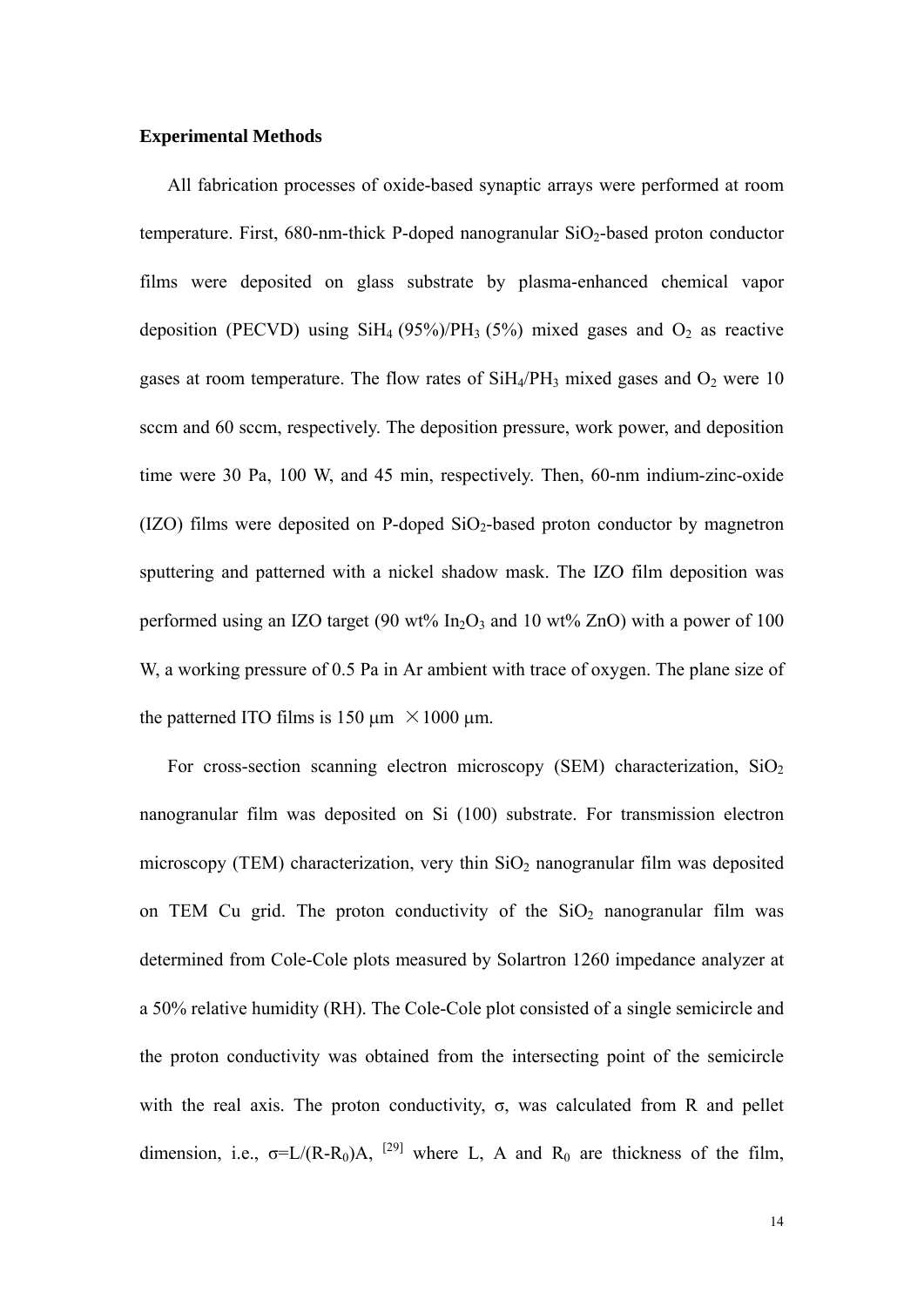electrode surface area and the rig short circuit resistance, respectively. The proton conductivity of the nanogranular SiO<sub>2</sub> film is calculated to be  $3.12 \times 10^{-4}$  S/cm (R<sub>0</sub>=30 Ohm). All the electrical measurements of synaptic devices were done by using Keithley 4200 semiconductor parameter analyzer at 50% RH.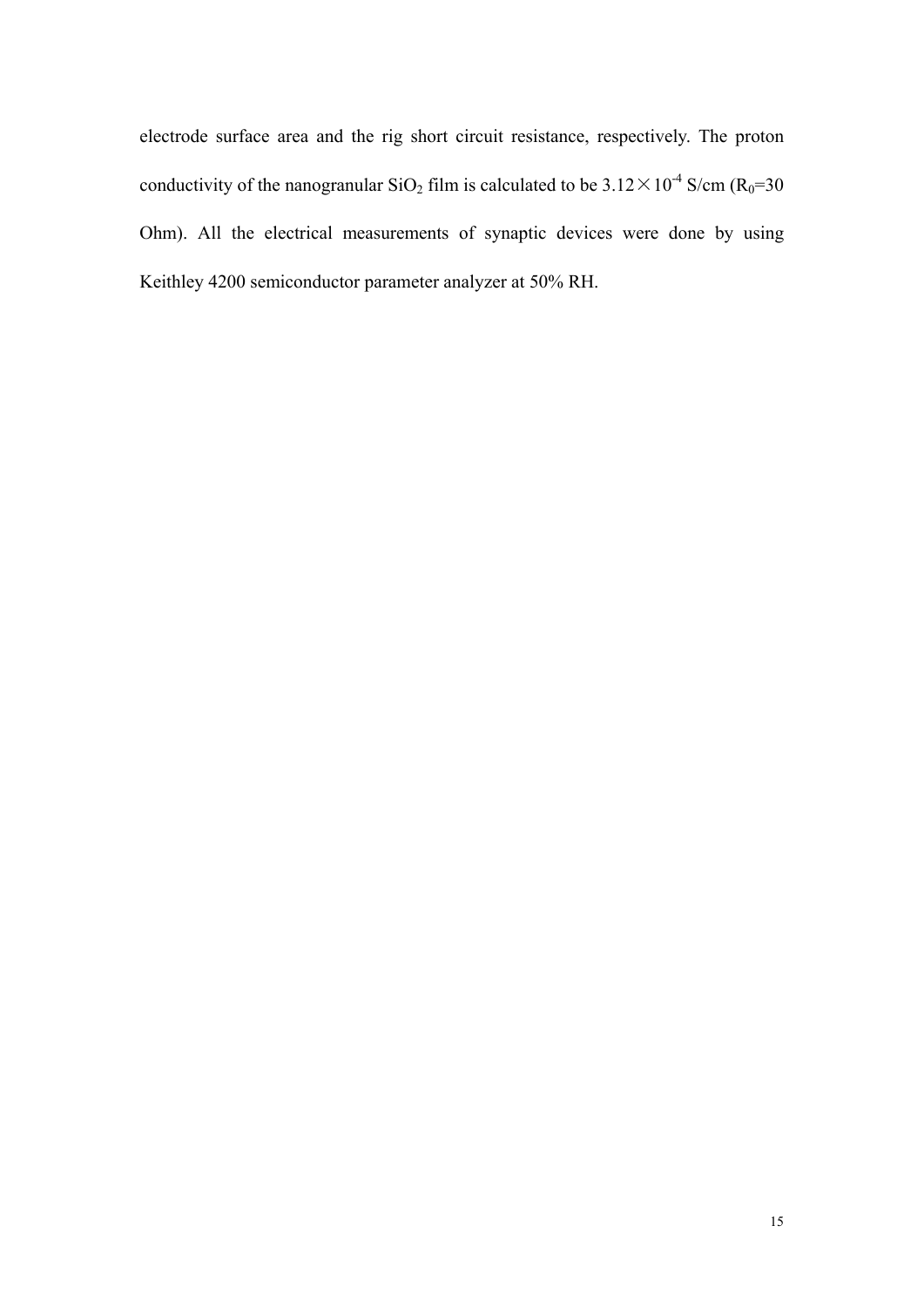## **Reference**

- [1] Drachman, D. Neurology 2005, 64,2004-2005.
- [2]http://www.gizmag.com/ibm-supercomputer-simulates-a-human-sized-brain/25093
- [3] Tang, Y.; Nyengaard, J. R.; De Groot, D. M. G.; Gundersen, H. J. G. Synapse 2001, 41, 258–273.
- [4] Dan, Y.; Poo, M. M. Physiol. Rev. 2006, 86, 1033-1048.
- [5] Audrius V. Avizienis, Henry O. Sillin, Cristina Martin-Olmos, Hsien Hang Shieh, Masakazu Aono, Adam Z. Stieg, James K. Gimzewski. Neuromophic Atomic Switch Networks.PloS ONE, August 2012, Volume 7, Issue 8, e42772
- [6] Martin Zieler, RohitSoni, TimoPatelczyk, Marina Lgnatov, Thorsten Bartsch, Paul Meuffels, and Hermann Kohlstedt. An Electronic Version of Pavlov's Dog.Advanced Functional Materials, 2012, 22, 2744-2749.
- [7] Joshi, J.; Parker, A. C.; Hsu, C. C. Conf. Proc. IEEE Eng. Med. Biol. Soc.2009, 1651-1654.
- [8] Takeo Ohno1, Tsuyoshi Hasegawa, TohruTsuruoka, Kazuya Terabe, James K. Gimzewski and Masakazu Aono. Short-term plasticity and long-term potentiation mimicked in single inorganic synapses. NATURE MATERIALS, VOL 10, AUGUST 2011
- [9] Qianxi Lai, Lei Zhang, Zhiyong Li, William F. Stickle, R. Stanley Williams, and Yong Chen\*. Ionic/Electronic Hybrid Materials Integrated in a Synaptic Transistor with Signal Processing and Learning Functions. Adv. Mater. 2010, 22, 2448-2453.
- [10] Fabien Alibart, StéphanePleutin, Olivier Bichler, Christian Gamrat, Teresa Serrano-Gotarredona, Bernabe Linares-barranco, and Dominique Vuillaume\*. A Memristive Nanoparticle/Organic Hybrid Synapstor for Neuroinspired Computing. Adv. Funct. Mater. 2012, 22, 609–616
- [11] ZhongQiangWang ,Hai Yang Xu , \* Xing Hua Li , Hao Yu , Yi Chun Liu , \* and Xiao Juan Zhu. Synaptic Learning and Memory Functions Achieved Using Oxygen Ion Migration/Diffusion in an Amorphous InGaZnOMemristor. Adv. Funct. Mater. 2012, 22, 2759–2765
- [12] Sung Hyun Jo, Ting Chang, IdongesitEbong, Bhavitavya B. Bhadviya, PinakiMazumder, and Wei Lu\*. NanoscaleMemristor Device as Synapse in Neuromorphic Systems. Nano Lett. 2010, 10, 1297–1301
- [13] Ting Chang, Sung-Hyun Jo, and Wei Lu. Short-Term Memory to Long-Term Memory Transition in a NanoscaleMemristor. ASC NANO, VOL.5, NO.9, 7669–7676,2011
- [14] DuyguKuzum,\* Rakesh G. D. Jeyasingh, Byoungil Lee, and H.-S. Philip Wong. Nanoelectronic Programmable Synapses Based on Phase Change Materials for Brain-Inspired Computing. Nano Lett. 2012, 12, 2179–2186.
- [15] Christian K. Machens. Building the Human Brain. 30 NOVERMBER 2012, VOL 338, SCIENCE.
- [16] RONG FAN1, SEONG HUH1, RUOXUE YAN1, JOHN ARNOLD1 AND PEIDONG YANG1,2,3\*. Gated proton transport in aligned mesoporous silica films.nature materials VOL 7 APRIL 2008.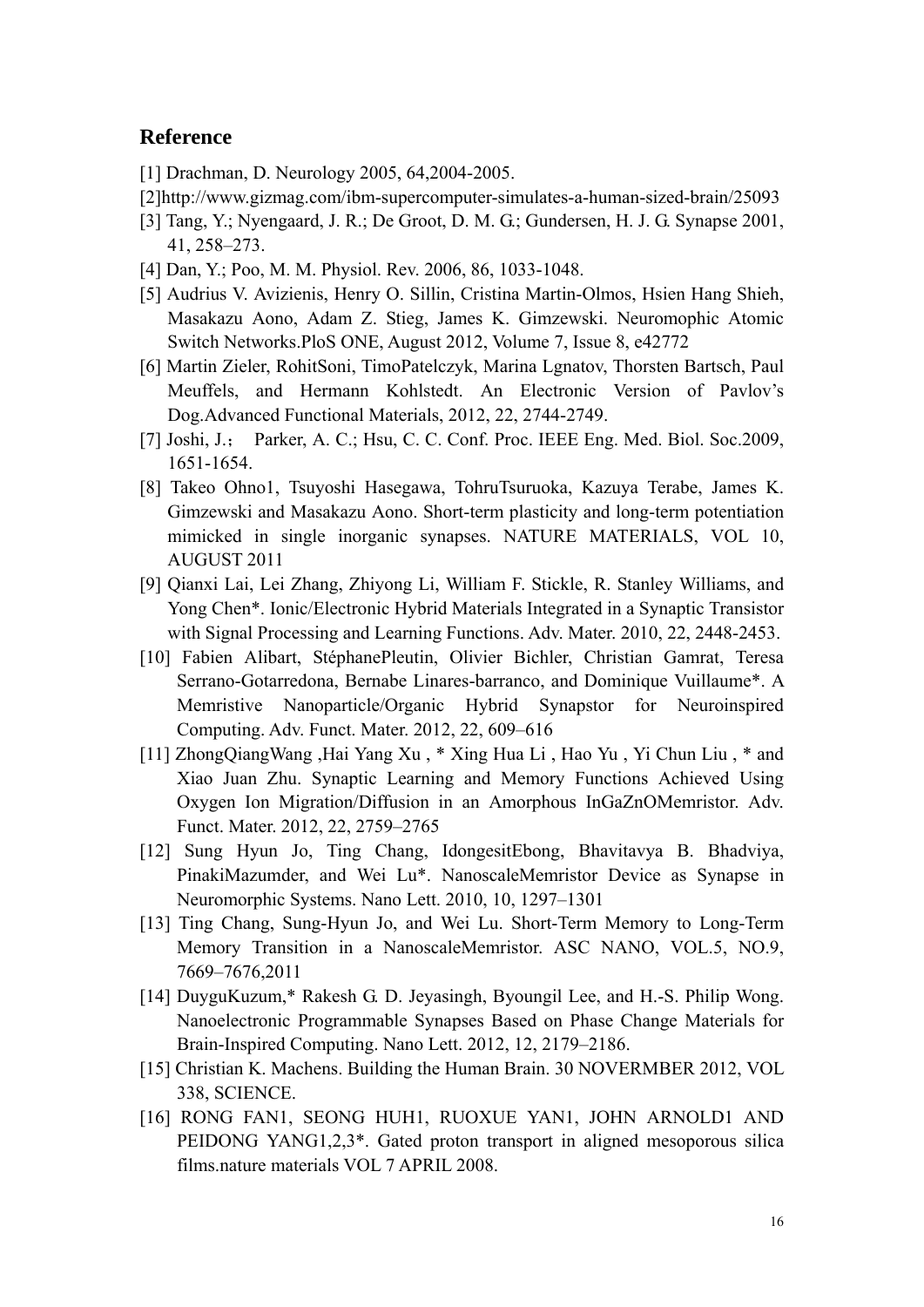- [17] L. F. Abbott, Wade G. Regehr. Synaptic computation.NATURE, vol432, 14OCTOBER2004.
- [18] Hughes, John R. (1958). "Post-tetanic Potentiation". Physiological Reviews 38 (1): 91–113.
- [19] Bliss, T. V. P. &Collingridge, G. L. A synaptic model of memory: Long-term potentiation in the hippocampus. Nature 361, 31-39 (1993).
- [20] Martin, S. J., Grimwood, P. D. & Morris, R. G. M. Synaptic plasticity and memory: An evaluation of the hypothesis. Annu. Rev. Neurosci. 23, 649-711 (2000).
- [21] Whitlock, J. R., Heynen, A. J., Shuler, M. G. & Bear, M. F. Learning induces long-term potentiation in the hippocampus. Science 313, 1093-1097 (2006)
- [22] McGaugh, J. L. Memory;A Century of Consolidation. Science 2000, 287, 248–251.
- [23] G. Q. Bi, M. M. Poo, Synaptic modifications in cultured hippocampal neurons: Dependence on spike timing, synaptic strength, and postsynaptic cell type. J. Neurosci. 1998, 18, 10464.
- [24] Henry Markram, Joachim Lubke, Michael Frotscher, Bert Sakmann. Regulation of Synaptic Efficacy by Coincidence of Postsynaptic APs and EPSPs. Science 1997, 275,213.
- [25] J. C. Magee, D. Johnston. A synaptically controlled, associative signal for Hebbian plasticity in hippocampal neurons. Science. 1997; 275(5297): 209–213.
- [26] H. Markram, J. Lubke, M. Frotscher, B. Sakmann, Science 1997, 275, 213.
- [27] Purves, Augustine, Fitzpatrick, Hall, LaMantia, McNamara, White (2008). Neuroscience. Sunderland, MA USA: Sinauer Associates Inc
- [28] B.W. Mel. International Encyclopedia of the Social & Behavioral Sciences. International Encyclopedia of the Social & Behavioral Sciences, 2001, Pages 10600–10605
- [29] Y. Jin, S. Qiao, J.C.D. da Costa, B.J. Wood, B.P. Ladewig, G.Q. Lu, Hydrolytically stable phosphorylated hybrid silicas for proton conduction, Advanced Functional Materials, 17 (2007) 3304-3311.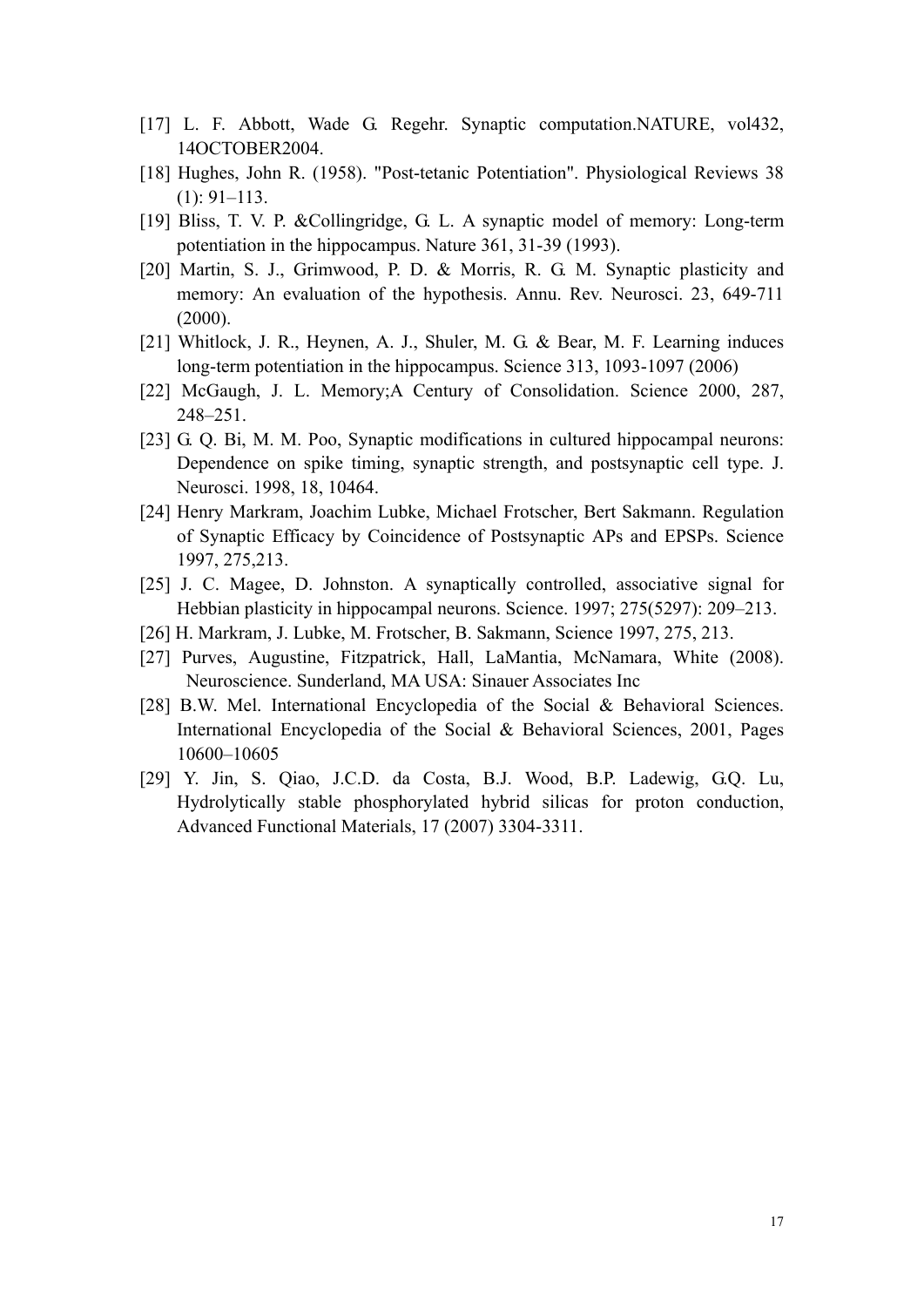Support information 1

**STDP** 

As shown in Fig. s1, pre- and postsynaptic spike pairs (1.5V, 100 ms) are applied to S2 and S1, respectively. Time interval  $(\triangle t)$  between pre and postsynaptic from -70 ms to 70 ms were set and it's comparable to biological experiment. <sup>[1]</sup> Fig. s2 shows one period of the spike pair. The width of stimulation period is 500 ms, and at each period's initiate, there is 100 ms's pause. The spike pair was applied on S2 for 40 repetitions (20 s). Conductance change of the S1 was measured by applying a read pulse with width of 50ms and amplitude of 0.01 V on S1, before and after the 40 repetitions. Fig. s3 shows the STDP data points. The conductance change was represented by relative change of current ( $\triangle I_{ss}/I_{s0}$ ), which shows a function of  $\triangle t$ . These results are similar to what has been observed in biological synapses. <sup>[1]</sup>



Figure s1. The schematic diagram for mimicking spike-timing-dependent-plasticity.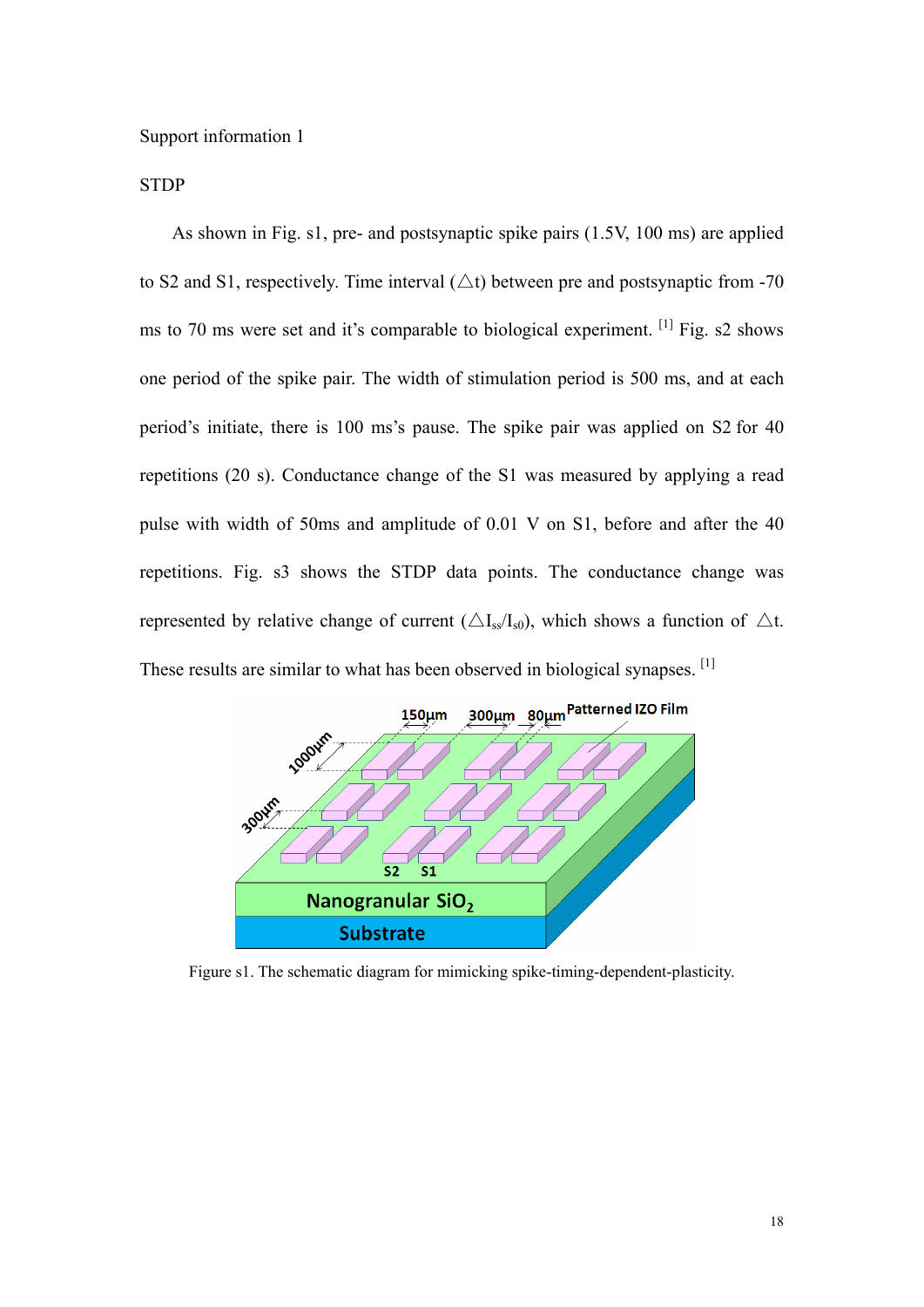

Figure s2 Stimulation period of the pre- and postsynaptic spikes. At each period's initiate there is 100ms's pause. The spikes with amplitude of 1.5V and width of 100ms were applied on  $S_2$  and  $S_1$ .



Figure s3 The synaptic weight ( $\Delta I_{ss} / I_{s0}$ ) versus the spiking time interval  $\Delta t$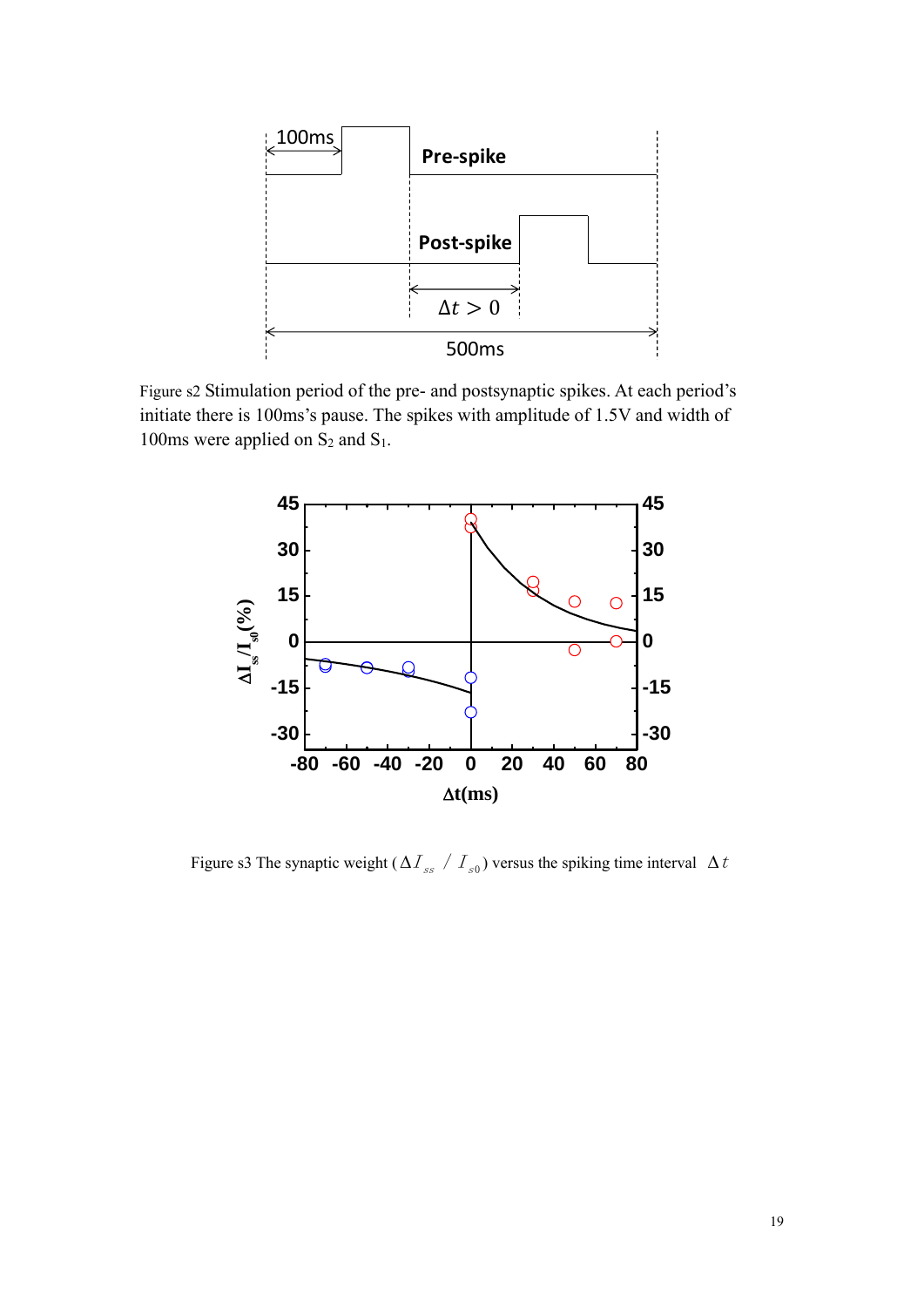Support information 2

## Derivation of EPSC's peak value

We use the ideal circuit model to derivation the peak value of EPSC. The spike pulse we apply is square wave, which can be described by sum of step function  $(u(t))$ , that's  $U(t) = A \cdot (u(t) - u(t - t_1))$ , A is the amplitude of the pulse, we assume the pulse is begun at  $t = 0$  and ended at  $t = t_1$ . All the elements are used Laplacian model (figure s4), and we can obtain two equations:

$$
\begin{cases}\nU(s) = U_R(s) + U_C(s) \\
I(s) = I_R(s) = I_C(s)\n\end{cases}
$$
\n(1)

Then, the  $I(s)$  can be rewritten by function of  $U(s)$ , that's:

$$
I(s) = \frac{\frac{1}{R}s}{\frac{1}{RC} + s}
$$
 (2)

As  $U(s) = A \cdot (\frac{1}{s} - \frac{1}{s} e^{-t_1 s})$  $U(s) = A \cdot (1 - 1) e^{-t_1 s}$ , we can get the transient current function by inverse

Laplace transform:

$$
I(t) = \frac{A}{R} (u(t)e^{-\frac{t}{RC}} - u(t - t_1)e^{-\frac{t - t_1}{RC}})
$$
(3)

So  $I_{\text{max}} = \frac{H}{R}$  $I_{\text{max}} = \frac{A}{R}$ , and the  $R \propto d^n$  (if the resistor is linear  $n = 1$ ), then the  $I_{\text{max}}$  can

be described by the equation:

$$
I_{\max} = \kappa \cdot d^n \tag{4}
$$